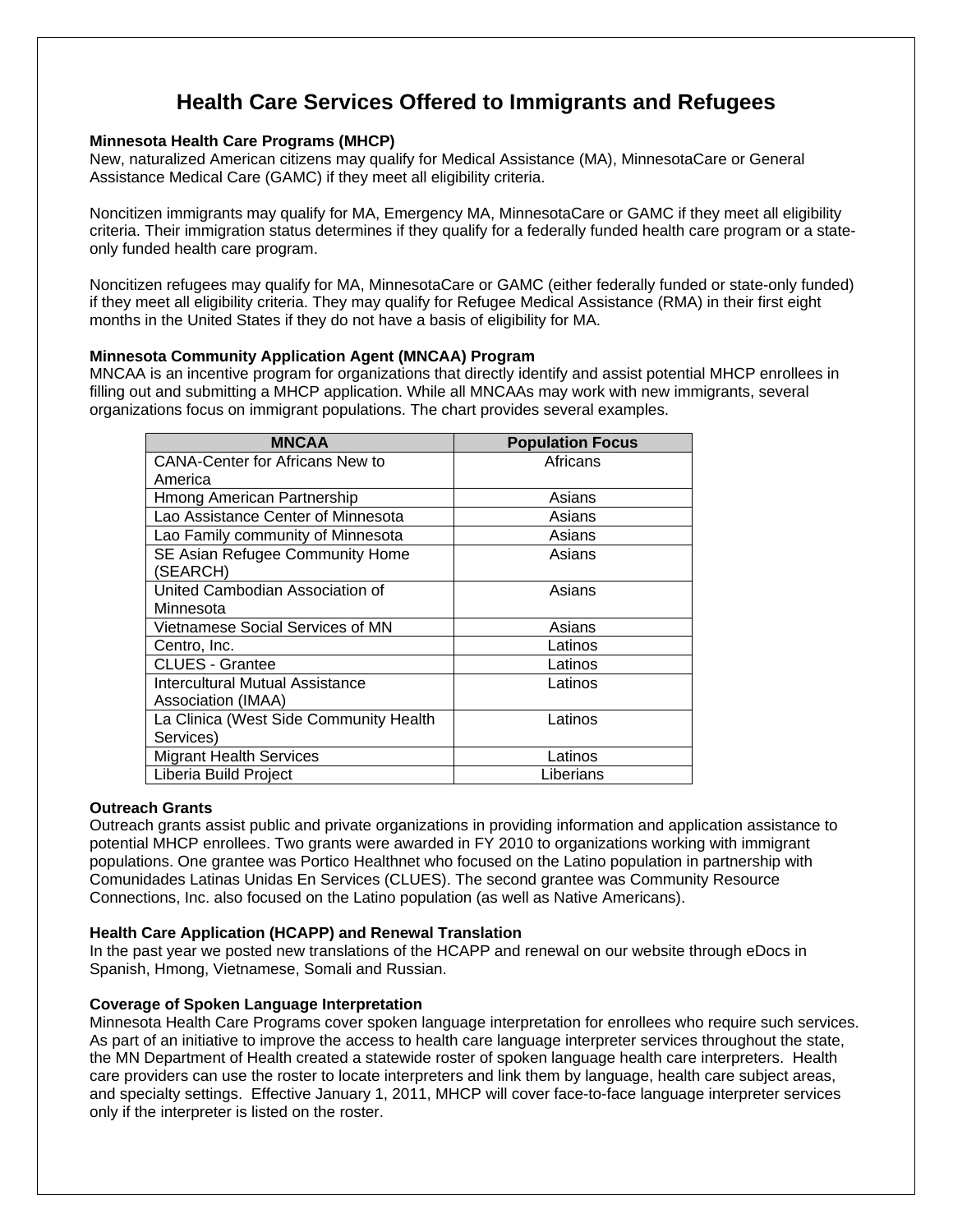## **Chemical and Mental Health Services Offered to Immigrants and Refugees**

The Children's Mental Health Division offers no services specific or limited to immigrants and refugees. However, most children's mental health programs are designed with the capability of meeting the mental health needs of immigrants, refugees, and culturally diverse populations.

- The *Trauma-Focused Cognitive Behavioral Therapy Grants* provide intensive training and case consultation to clinical staff groups in evidence-based treatment for children and adolescents who have suffered the trauma of war, refugee experience, or family violence.
- The **Services for Cultural and Ethnic Minorities Grants:** (1) provide direct mental health assessment and treatment to children of cultural and ethnic minority families and (2) expand the number of mental health providers-of-color by covering their costs for completing mental health professional licensure and costs for mental health practitioner training. Grants are awarded to community providers, including several culturally specific agencies.
- The *Early Childhood Mental Health Grants* are building capacity across Minnesota to identify and treat the mental health and development needs of the youngest children, from birth to age 5. A particular focus of the program is to find and treat the needs of children who have experienced trauma including the trauma usually suffered by refugees.
- The *School-based Services Grants* offer mental health assessment and intervention in school settings. In addition to vastly increasing access to services in a natural setting, locating mental health capacity in schools "normalizes" mental health care and reduces stigma often associated with having a need for mental health care. These factors, alone, expand accessibility for cultural groups with either no concept of mental illness or a negative concept of those needing mental health care.
- The *Evidence-Based Mental Health Treatment Grants* train statewide clinicians in the use of the Minnesota Evidence-Based Practices Database, which guides clinicians and parents in choosing treatments that are supported by scientific evidence as being effective for each child's combination of diagnosis and demographic characteristics (race, ethnicity, age, gender, etc.).
- The certification and quality monitoring of children's mental health providers by the Department's culturally-diverse clinical experts encompasses a review of each provider's cultural competence and its ability to serve the needs of children from diverse cultural backgrounds. The lead clinical consultant on the site-visiting team is, herself, an immigrant from Colombia.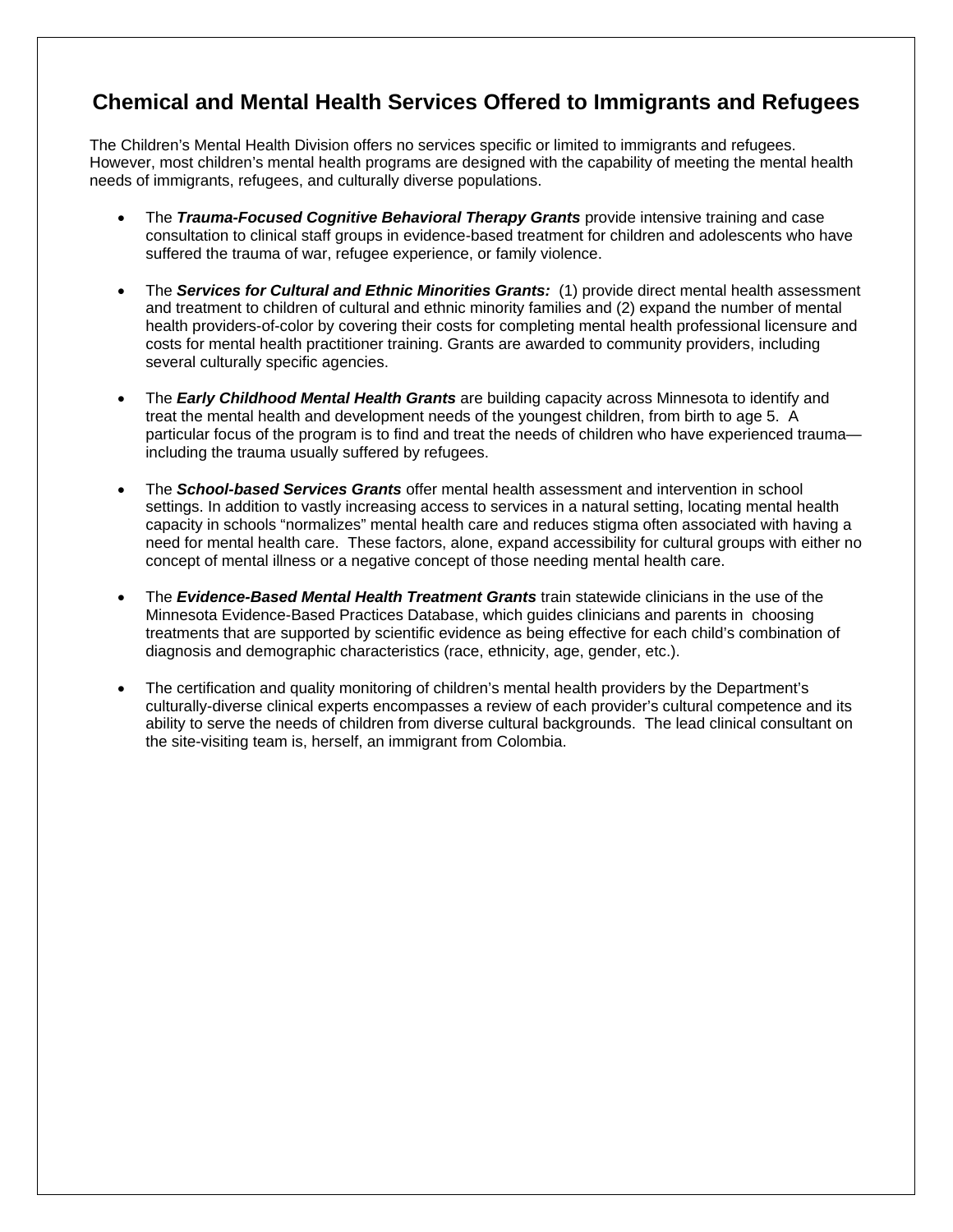## **Children & Family Services Offered to Immigrants and Refugees**

### **Refugee assistance**

The refugee resettlement program coordinates services to assist refugees in making the transition to life in the United States. These services include resettlement and placement, cash and medical assistance, and employment and social services.

### **Background**

Refugees are people who have had to flee their country of origin and are unable to return because of a wellfounded fear of persecution. There are millions of refugees today in camps under the protection of the United Nations. When no other options exist, the United States, as well as most Western nations, provides refugees an opportunity for permanent resettlement. Most refugees resettled over the last two decades have been Southeast Asians, but more recently the population has become more diverse with people from countries in strife, such as Bosnia, Somalia, Sudan, Liberia, Iraq and the former Soviet Union.

The Refugee Assistance Program, authorized by the federal Refugee Act of 1980, provides federal funding from the U.S. Department of Health and Human Services' Office of Refugee Resettlement to the states for refugee assistance.

About 13,500 people have resettled in Minnesota from 1999 to 2003 from about 30 different countries of origin. This represents just over 2 percent of the total admitted to the United States. Though the number of refugee admissions to the United States per year may change, but the percentage coming to Minnesota is expected to be stable.

The current number of refugees in Minnesota is estimated at more than 70,500 people although the number is difficult to verify because people move to and from other states. Minnesota gains at least 500 persons each year from other states; the number lost is unknown.

### **Initial resettlement services**

Voluntary resettlement agencies, or volags, specialize in providing initial resettlement services to refugees during their first three months in the United States. This includes working with relatives to ensure that refugees have food, shelter, medical screening and access to social services.

## **Cash and Medical Assistance**

Most of the refugees who are resettled in Minnesota are members of families with minor children who qualify for the same cash and medical assistance programs available to other low-income state residents through county human service agencies (PDF). They are predominately two-parent families.

Refugee Cash Assistance (RCA) and Refugee Medical Assistance (RMA) are provided to needy refugees who do not have minor children in the home. These benefits, which are federally funded, are available for the first eight months after a refugee arrives in the country. These benefits are provided through county human service agencies and voluntary resettlement agencies (for refugees in the Twin Cities metro area and Olmstead County.)

Services are also provided to assist unaccompanied minors without a responsible adult relative resettle into a foster home placement. The federal government reimburses the state for these services, which are provided until the minors are emancipated or reunited with their parents.

### **Refugee social services**

Eligibility for services is limited to refugees during their first five years in this country except for some programs, which are funded by discretionary grants. Priority for services is given to new arrivals within their first year.